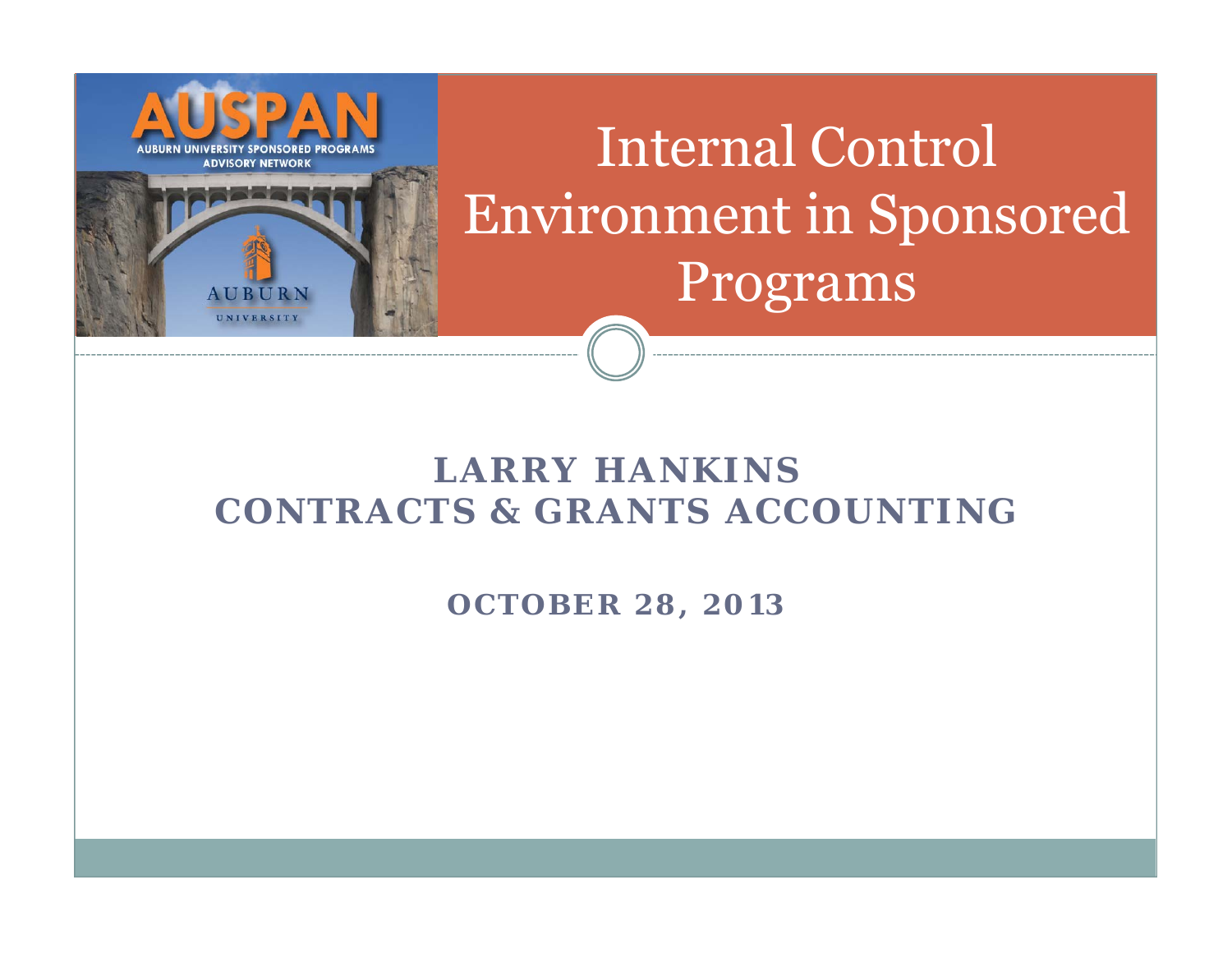

### **INTERNAL CONTROLS?**

INTERNAL CONTROL COMPRISES THE PLAN OF ORGANIZATION AND ALL OF THE COORDINATE METHODS ADOPTED WITHIN A BUSINESS TO SAFEGUARD ITS ASSETS, CHECK THE ACCURACY AND RELIABILITY OF ITS ACCOUNTING DATA, PROMOTE OPERATIONAL EFFICIENCY, AND ENCOURAGE ADHERENCE TO PRESCRIBED MANAGERIAL POLICIES.

Source: AU Internal Audit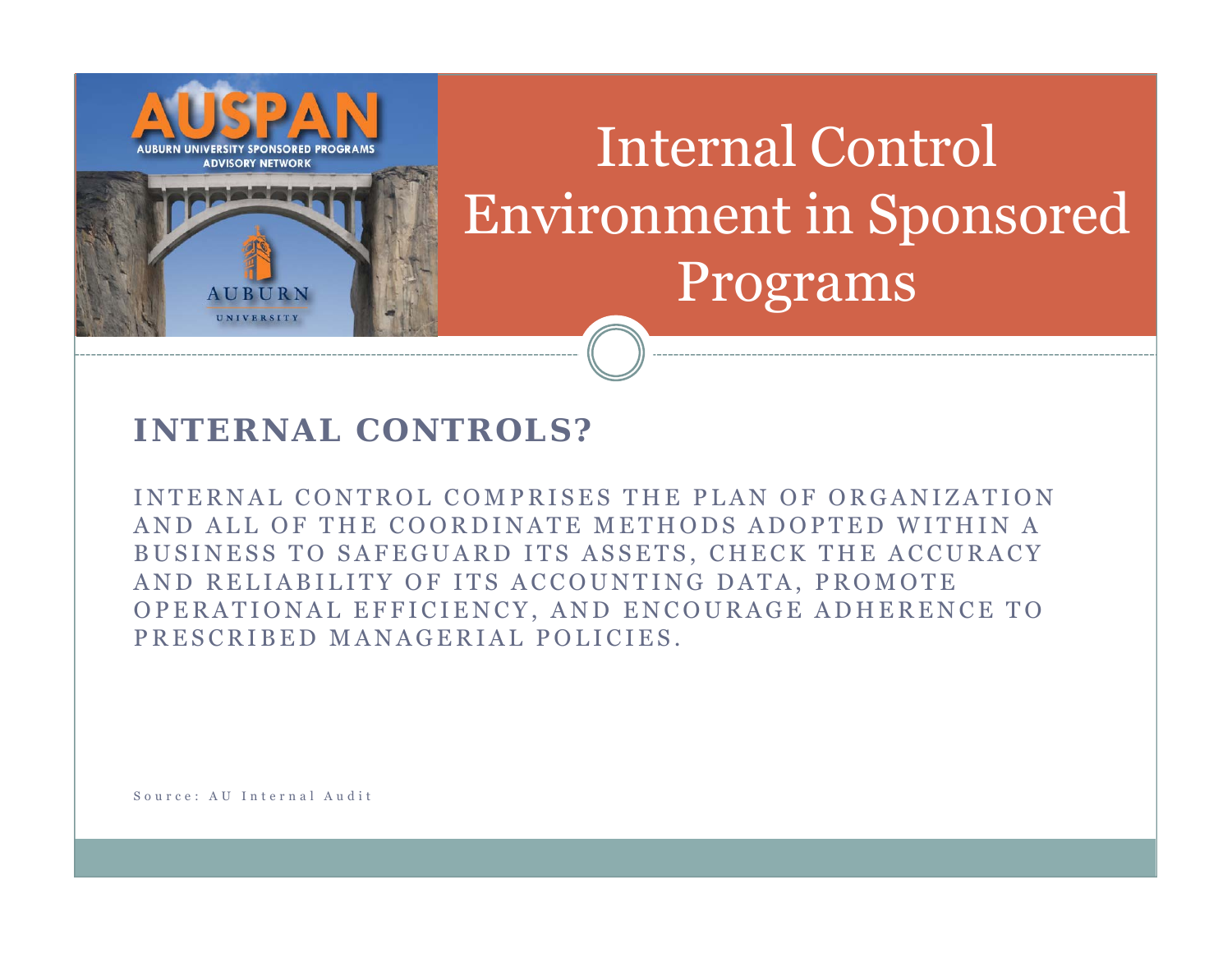

### **INTERNAL CONTROL OBJECTIVES?**

- 1) TO PROTECT THE UNIVERSITY'S ASSETS,
- 2) TO ENSURE RECORDS ARE ACCURATE,
- 3) TO PROMOTE OPERATIONAL EFFICIENCY,
- 4) TO ENCOURAGE ADHERENCE TO POLICIES AND PROCEDURES,
- 5) TO ACCOMPLISH GOAL & OBJECTIVES.

Source: AU Internal Audit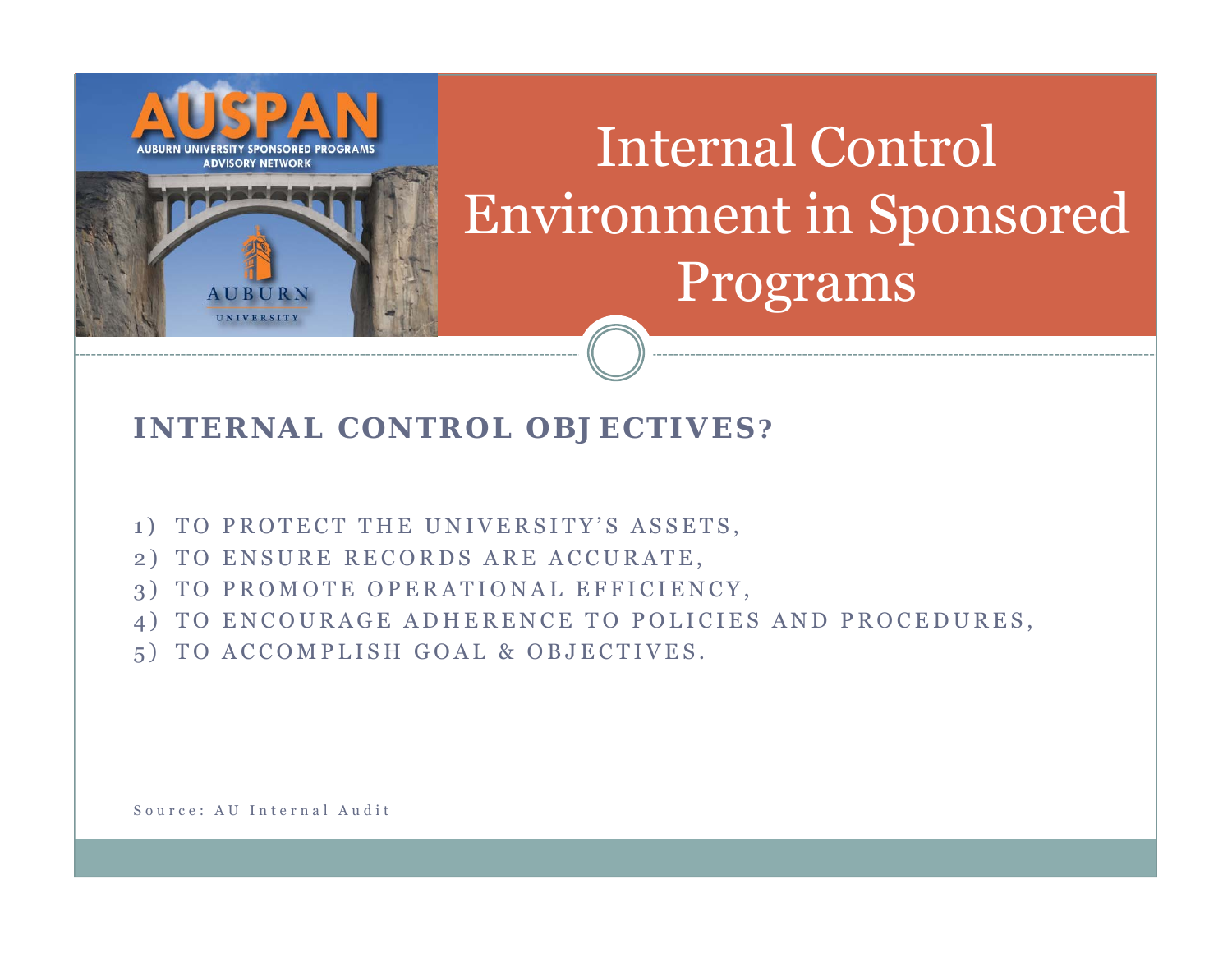

### **KEY COMPONENTS OF INTERNAL CONTROL SYSTEM**

- 1) CONTROL ENVIRONMENT,
- 2) RISK ASSESSMENT,
- 3) CONTROL ACTIVITIES,
- 4) INFORMATION AND COMMUNICATION, AND
- 5) MONITORING.

Source: Integrated Framework Executive Summary - Committee of Sponsoring Organizations of the Treadway Commission (COSO)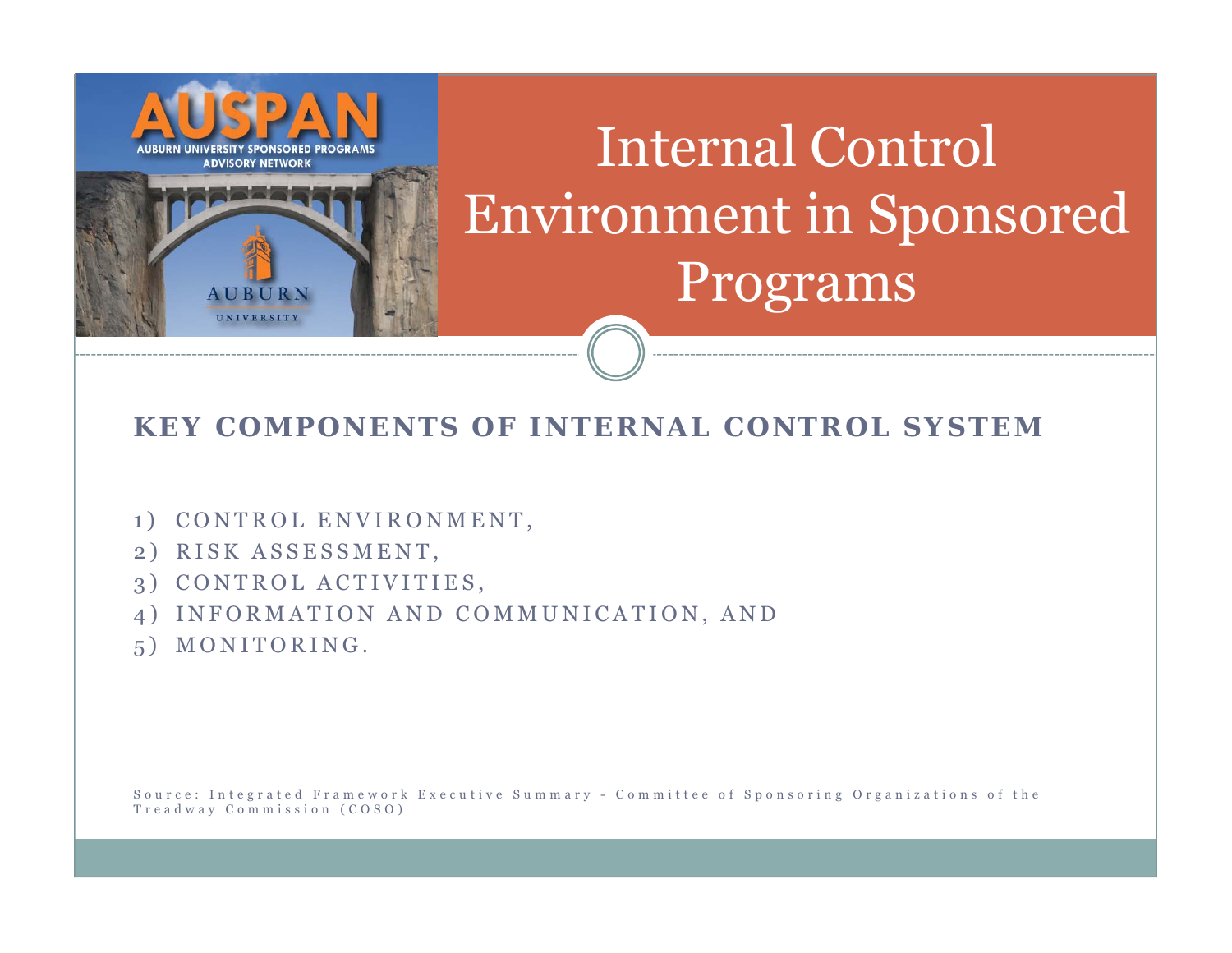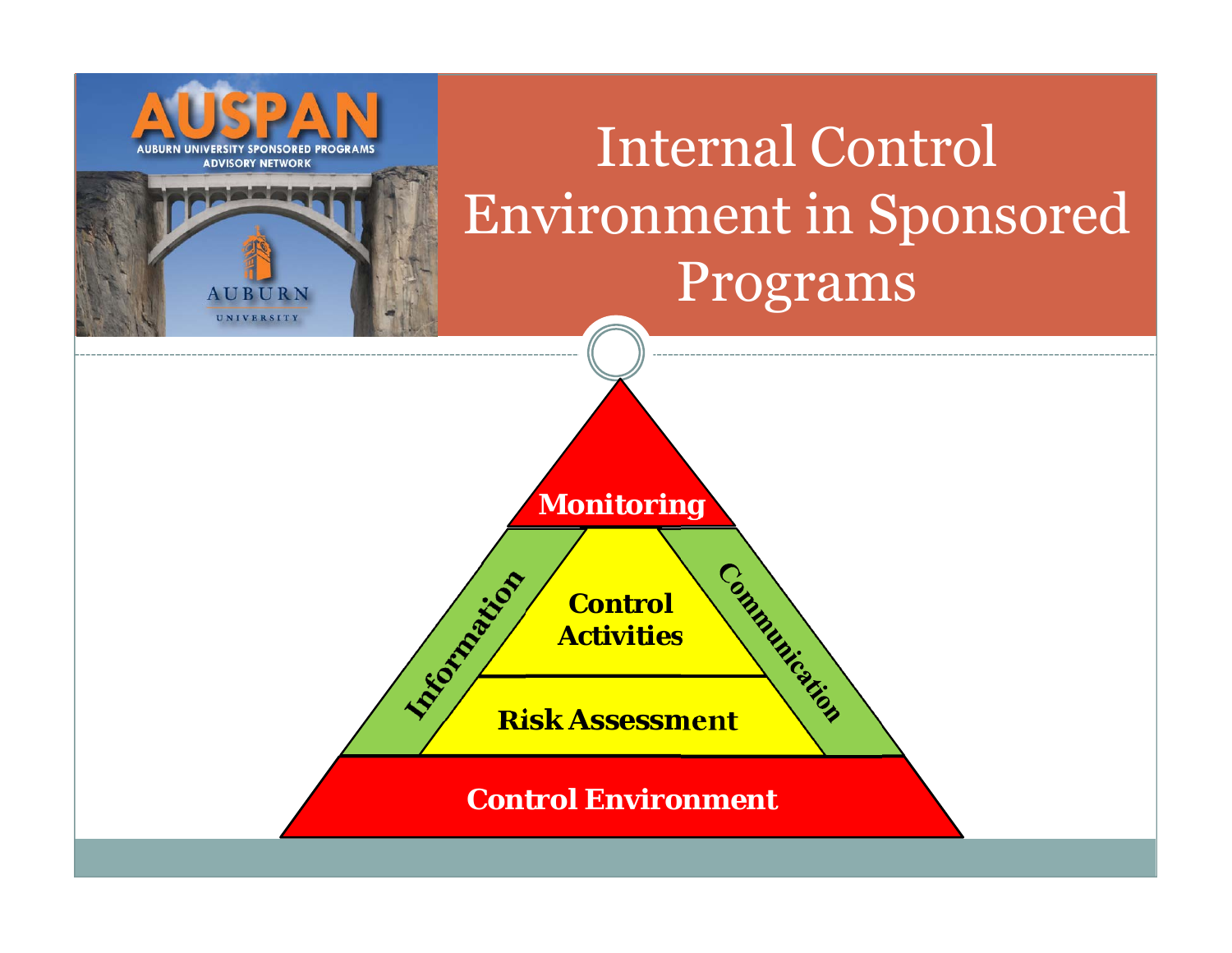

## **THE CONTROL ENVIRONMENT**

### ORGANIZATIONAL CULTUREFIRST LINE OF DEFENSE

- •Tone at the top
- $\bullet$ Competency
- •Proper authority
- $\bullet$ Empowerment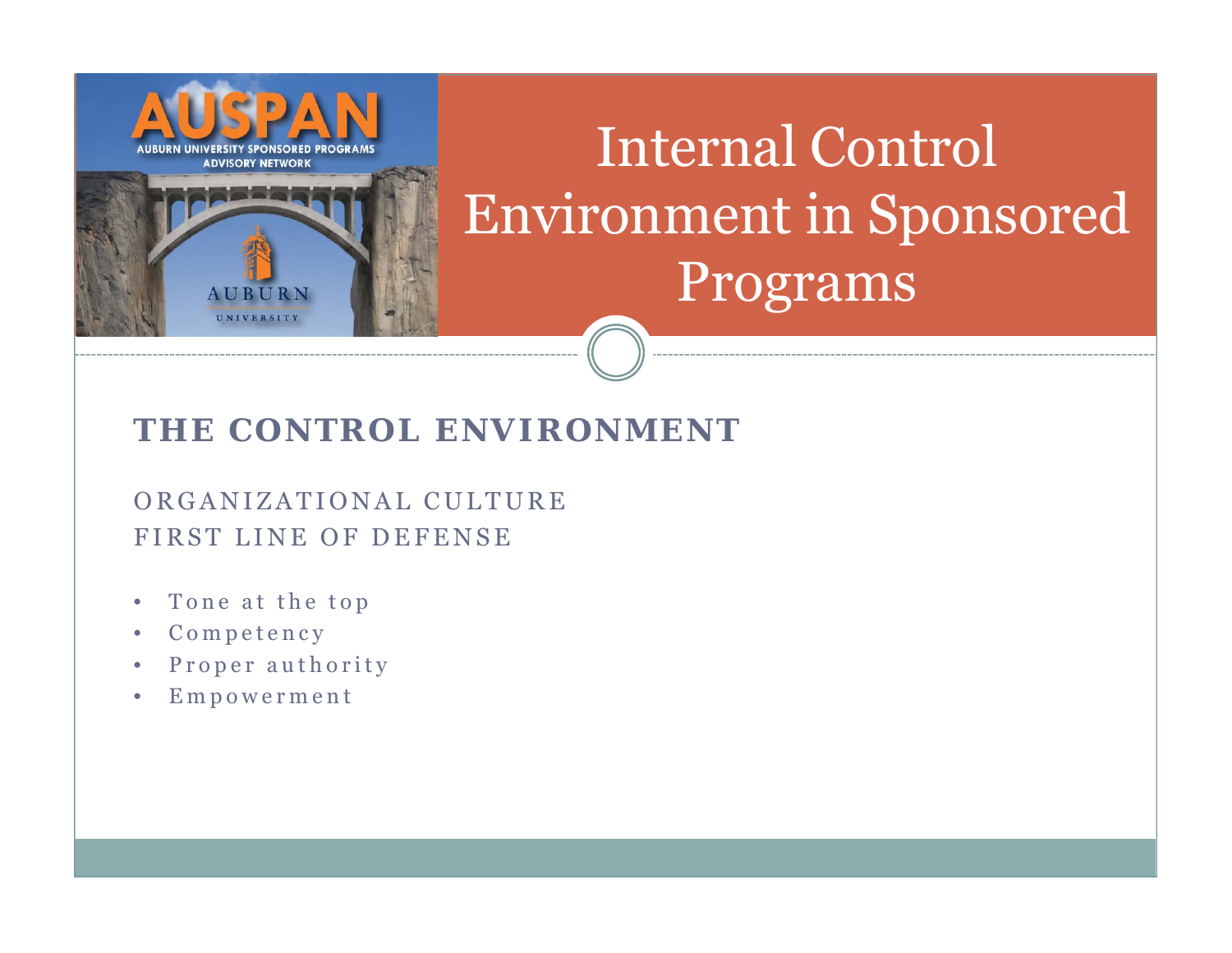

### **RISK ASSESSMENT**

### WHAT ARE IMPACTS TO GOALS AND OBJECTIVES?

#### TYPES OF RISK

- Financial
- Human Resources
- Research Misconduct
- Intellectual Property/Export Control
- Operational
- •Reputation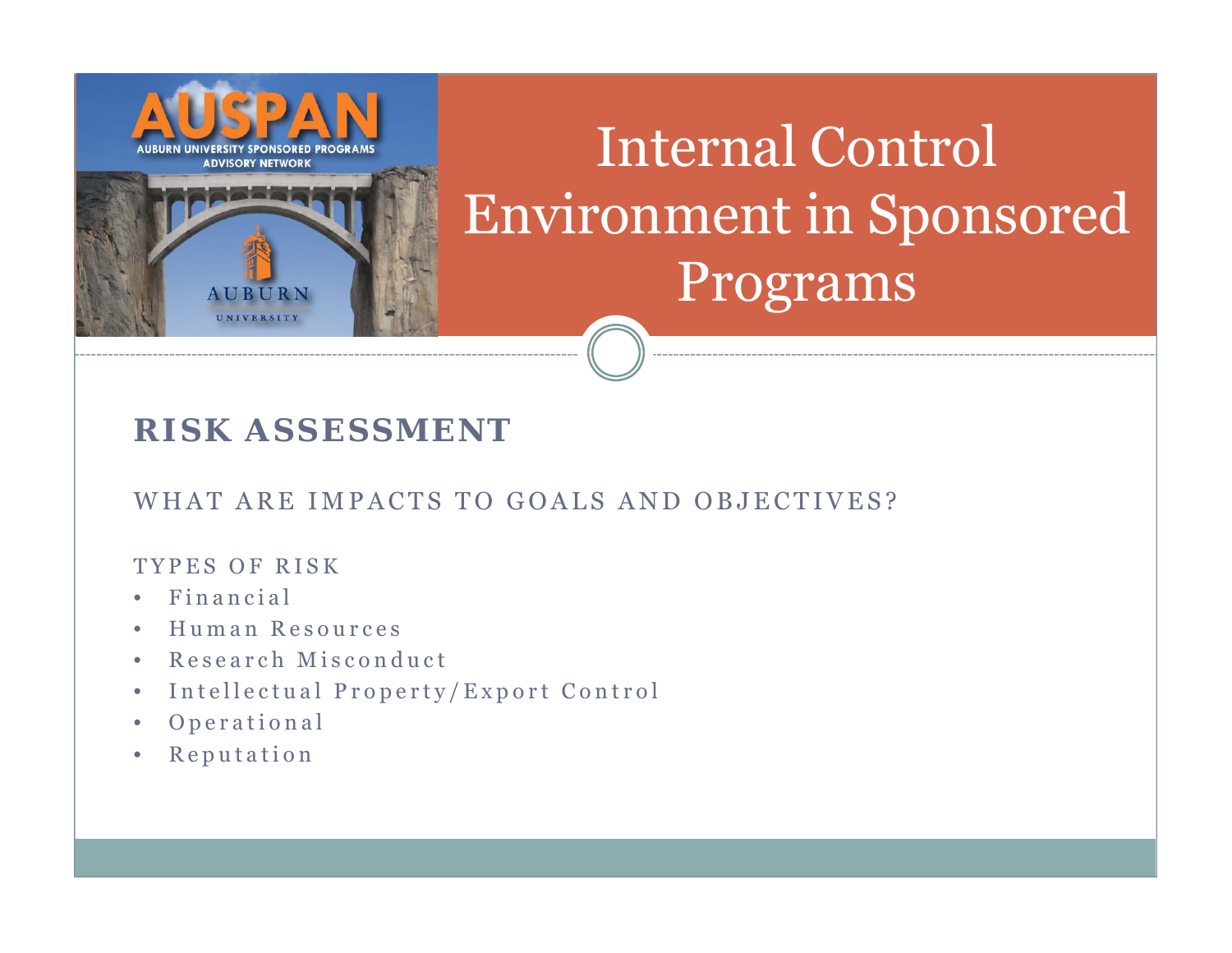

### **CONTROL ACTIVITIES**

BEHAVIORS SUPPORTED BY POLICIES PROCEDURES

TYPES OF CONTROL ACTIVITIES

#### • PREVENTATIVE

- ─ Approvals
- ─ Documentation
- ─ Proper authorizations

#### •DETECTIVE

- ─ Reviews
- ─ Reconciliations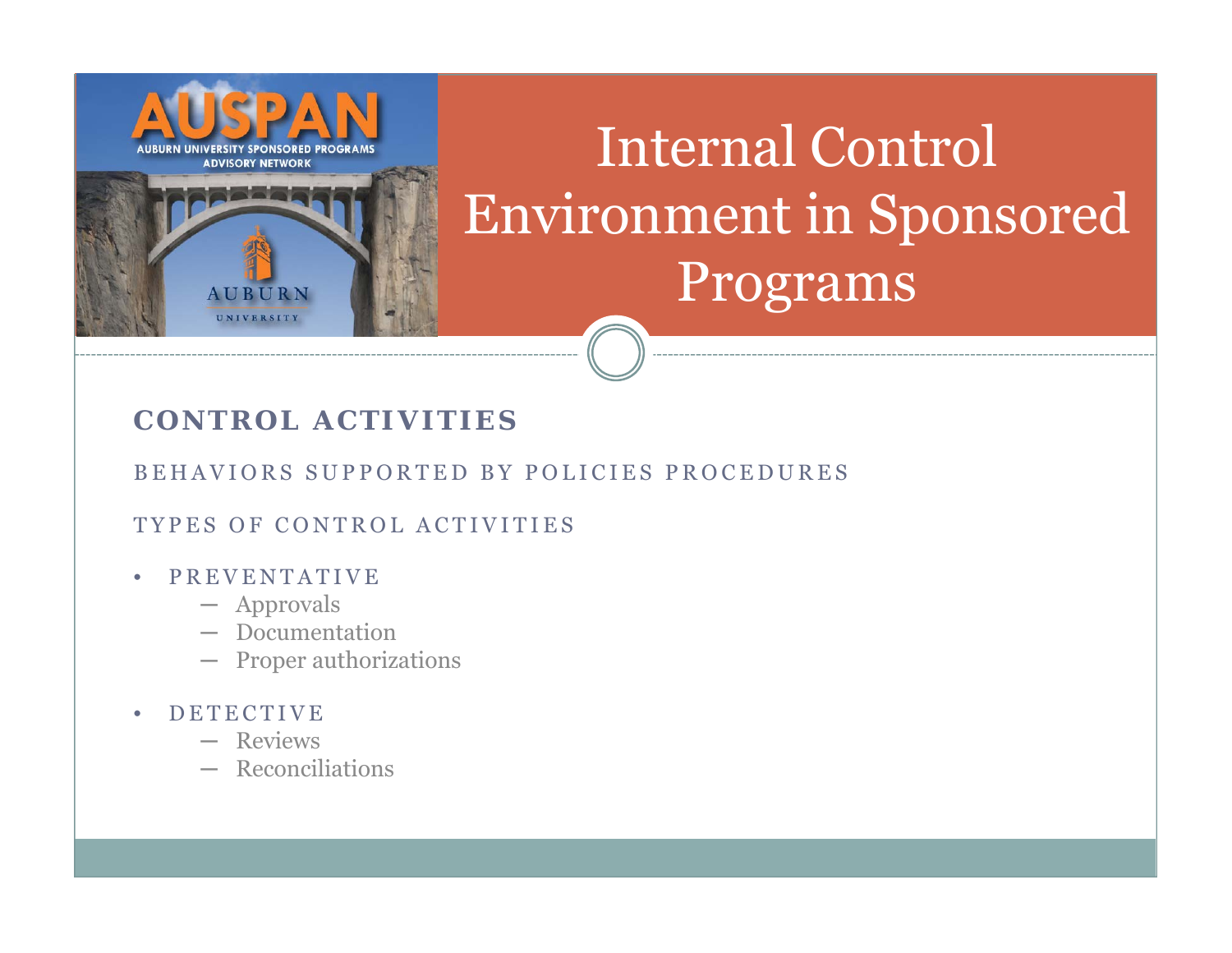

### **INFORMATION AND COMMUNICATION**

INFORMATION MUST BE IDENTIFIED, CAPTURED AND COMMUNICATED IN A FORM AND TIMEFRAME THAT ENABLES PEOPLE TO CARRY OUT THEIR RESPONSIBILITIES.\*

- Information system reports
- Internal information
- •External information

\* COSO - Integrated Framework Executive Summary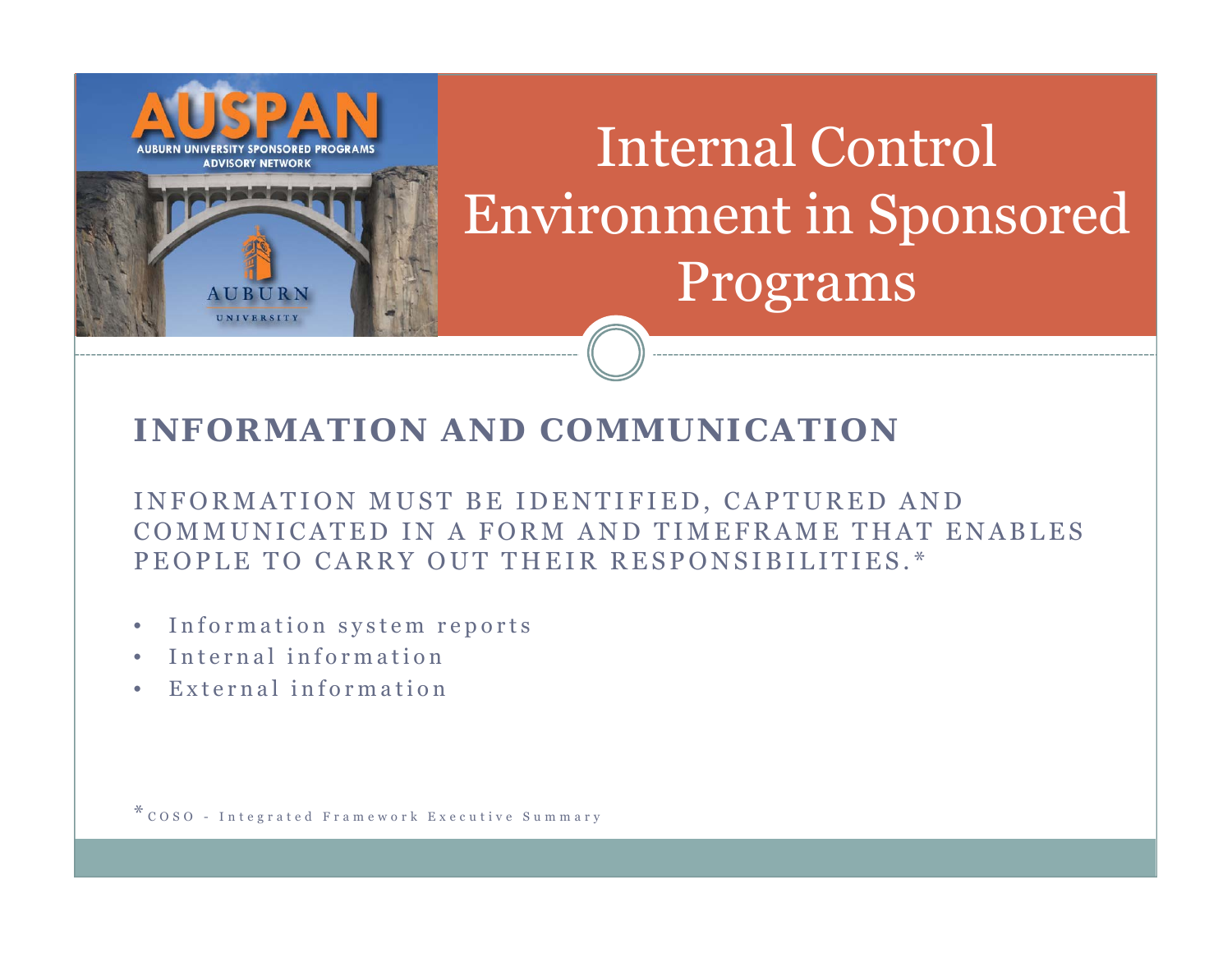

### **MONITORING**

A PROCESS THAT ASSESSES THE SYSTEM'S PERFORMANCE OVER TIME.\*

- Ongoing monitoring
- Separate evaluations
- $\bullet$ Reporting deficiencies

\* COSO - Integrated Framework Executive Summary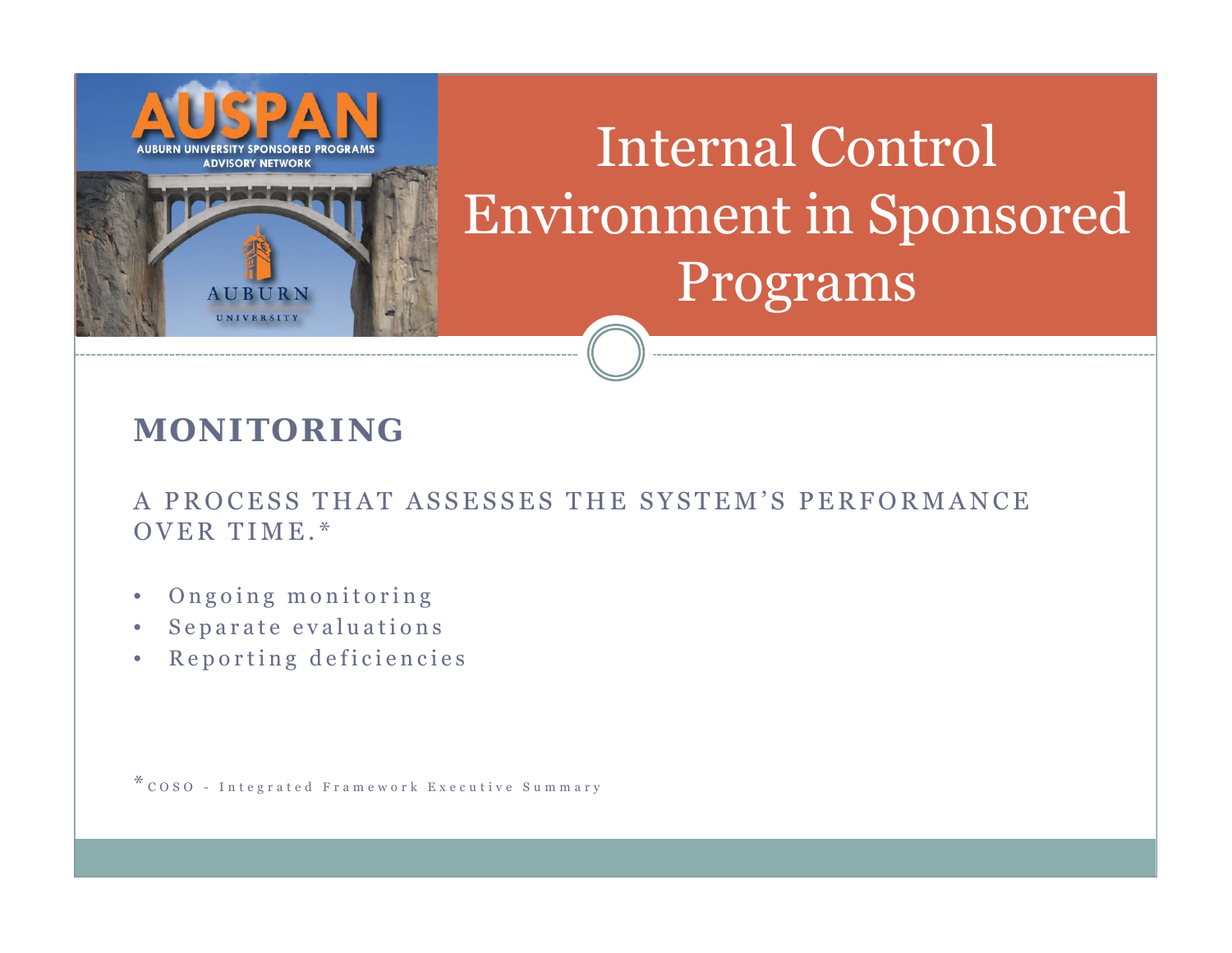

## **WHO IS RESPONSIBLE?**

### EVERYONE!!

- PRESIDENT
- PROVOST & ASSOCIATE PROVOSTS
- DEANS, DEPARTMENT HEADS
- FACULTY, PRINCIPAL INVESTIGATORS
- ADMINISTRATORS & STAFF
- STUDENTS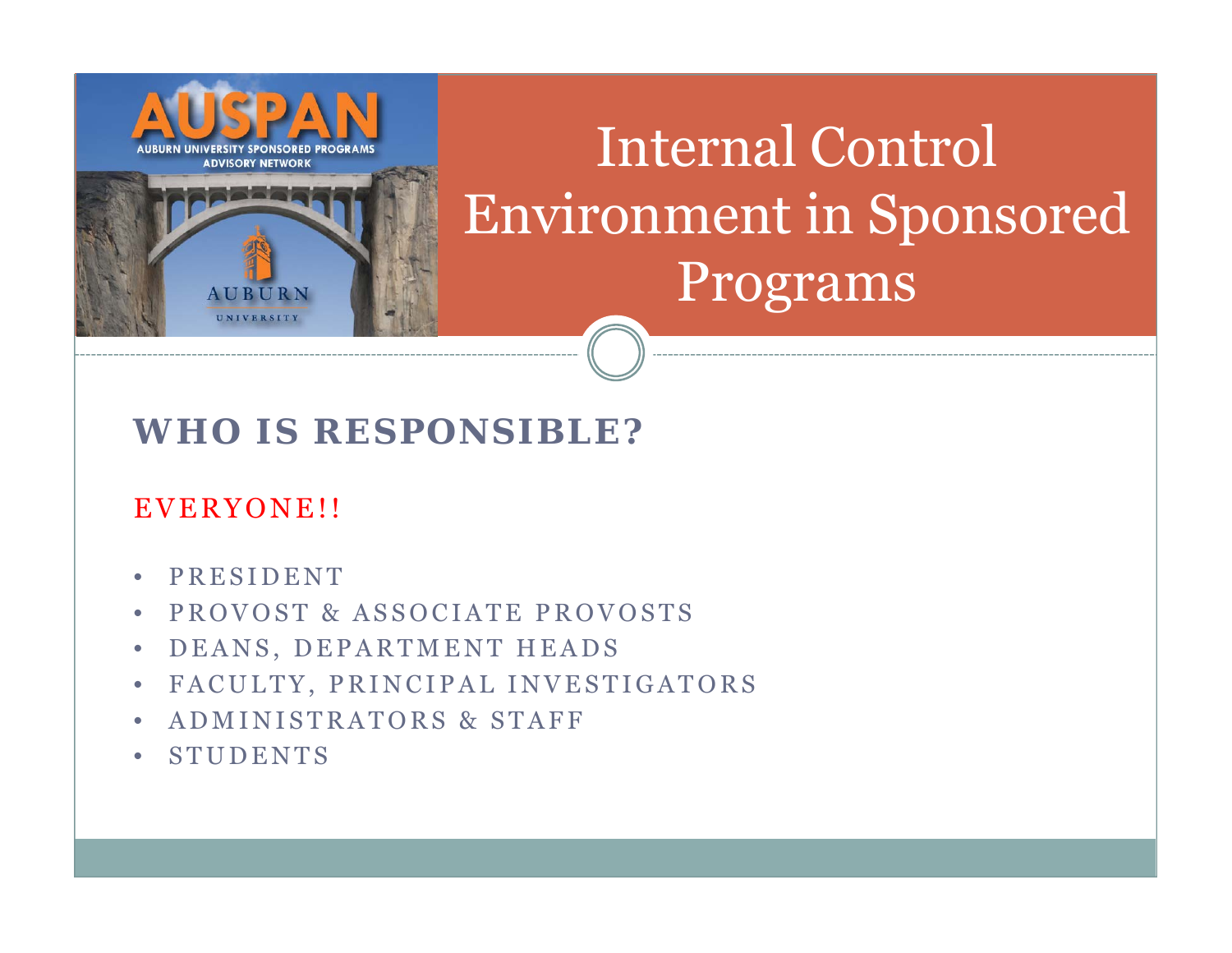

## **LIMITATIONS:**

### **GOOD CONTROLS CANNOT GUARANTEE SUCCESS**

- POOR DECISION-MAKING
- POOR MANAGERS
- UNETHICAL BEHAVIOR
- INADEQUATE KNOWLEDGE
- CONTROL OVERRIDE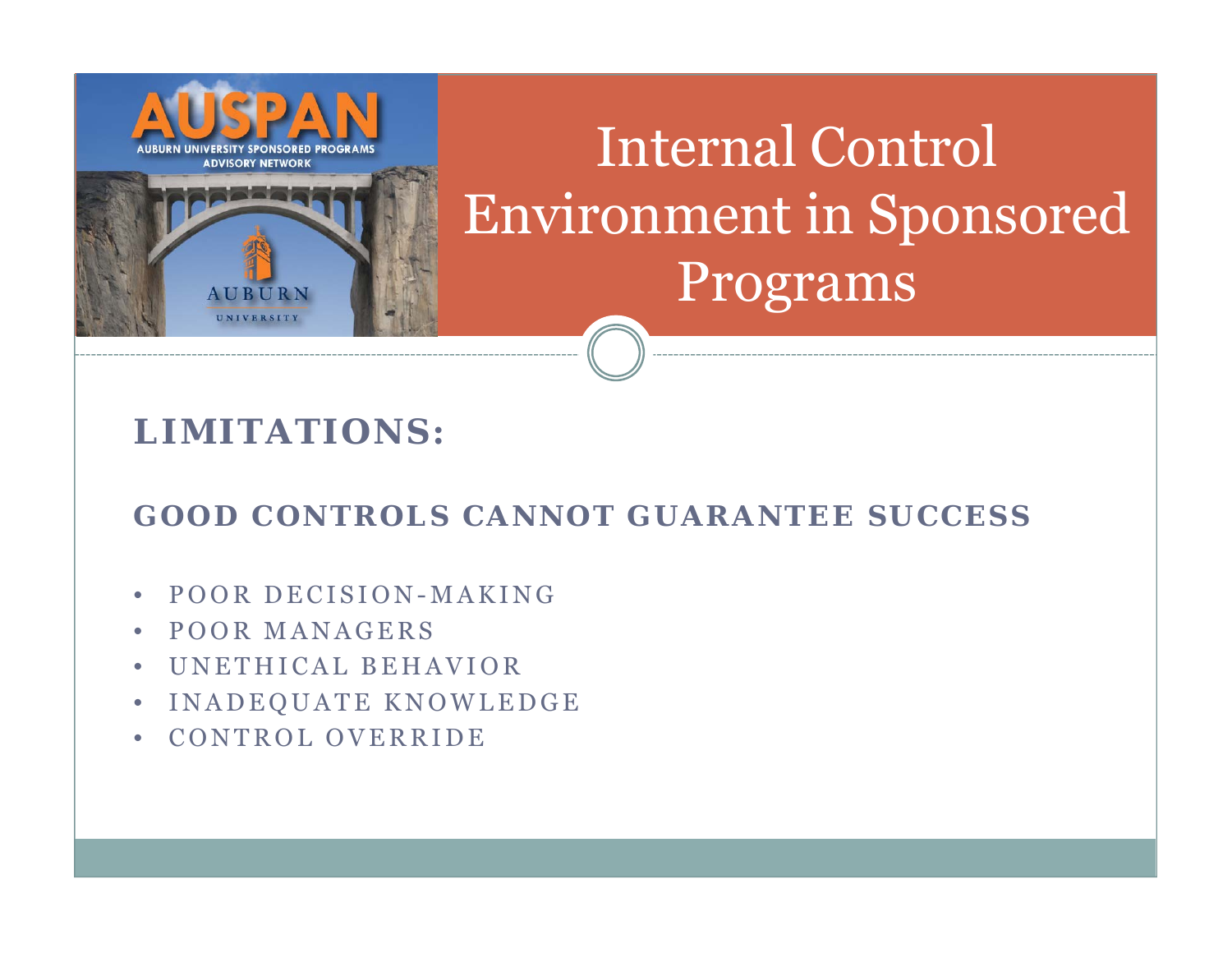

### **KEY COMPONENTS OF INTERNAL CONTROL SYSTEM?**

- 1) CONTROL ENVIRONMENT,
- 2) RISK ASSESSMENT,
- 3) CONTROL ACTIVITIES,
- 4) INFORMATION AND COMMUNICATION, AND
- 5) MONITORING.

Source: Integrated Framework Executive Summary - Committee of Sponsoring Organizations of the Treadway Commission (COSO)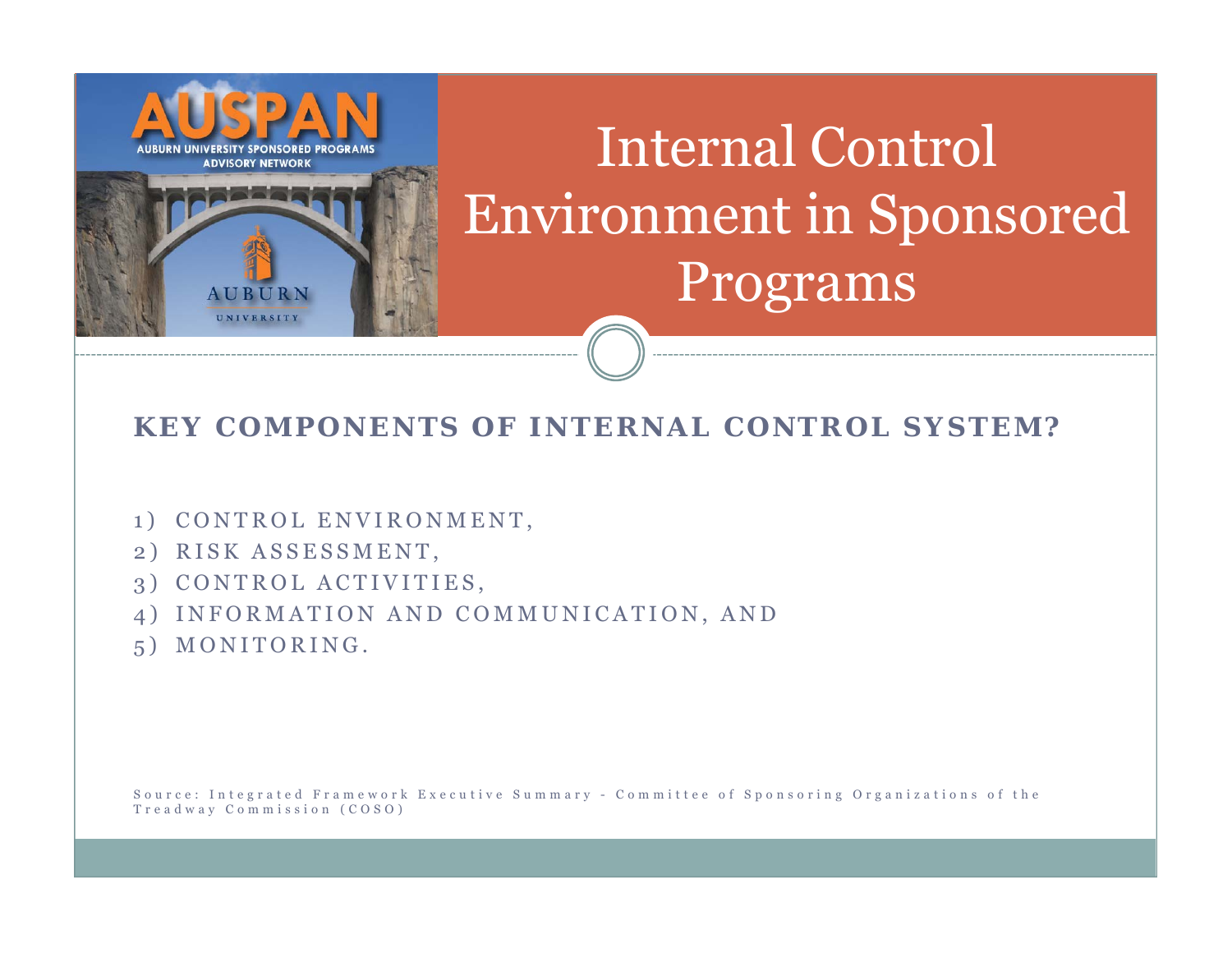

### **WHY DO WE CARE?**

OMB CIRCULAR A-110, UNIFORM ADMINISTRATIVE REQUIREMENTS SECTION 21

OMB CIRCULAR A-133, AUDITS OF STATES, LOCAL GOVERNMENTS AND NON-PROFITSPART 6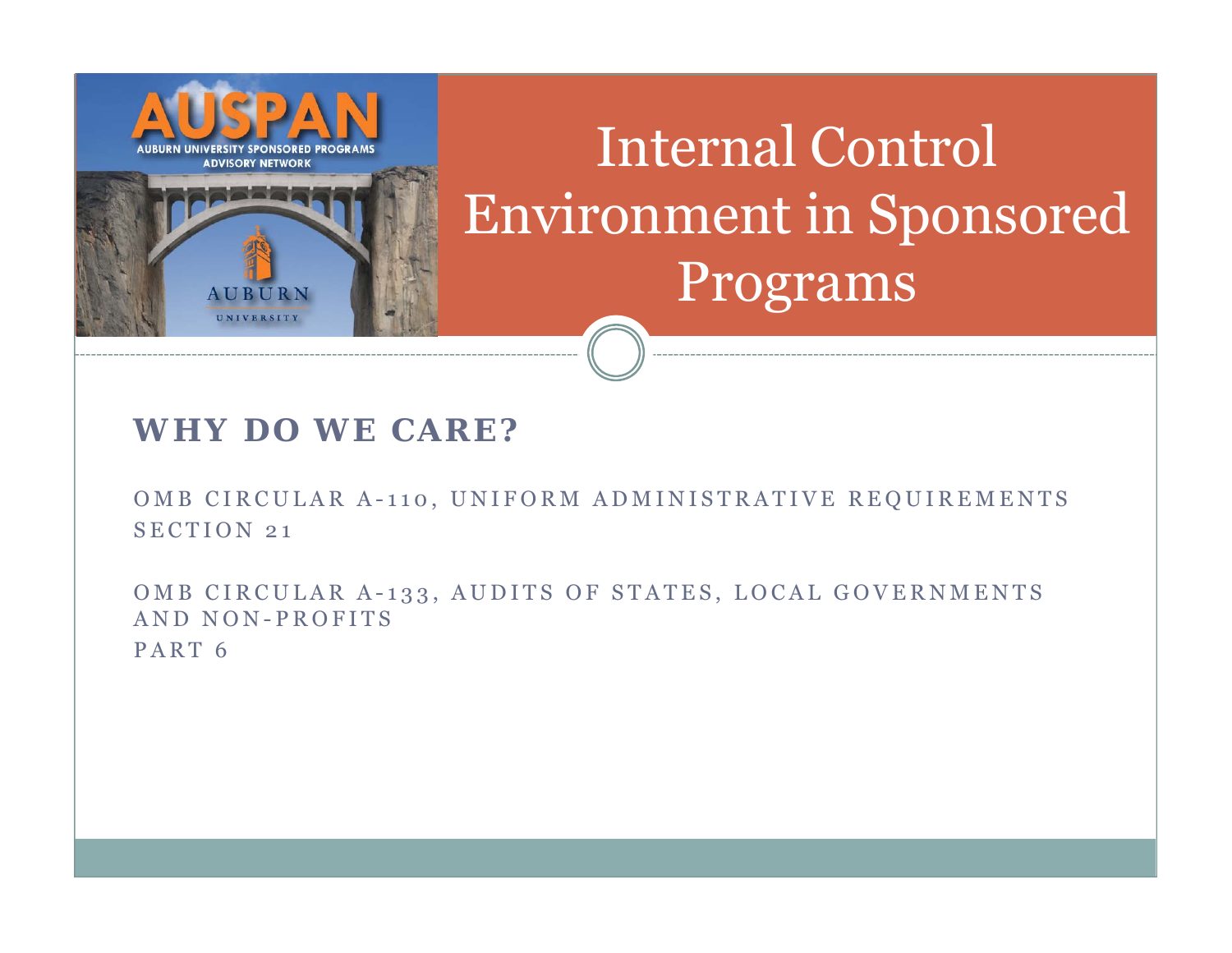

#### **Section 21.b. Federal reporting agencies** *shall require* **recipients to have:**

- Effective *control* over and *accountability* for all funds, property and other assets. Recipients shall adeq uately safeguard all such assets and assure they are used solely for authorized purposes.
- • Written *procedures* for determining the *reasonableness, allocability* and *allowability* of costs in accordance with the provisions of the applicable Federal cost principles and the terms and conditions of the award.
- Accounting records including cost accounting records that are supported by source *documentation* .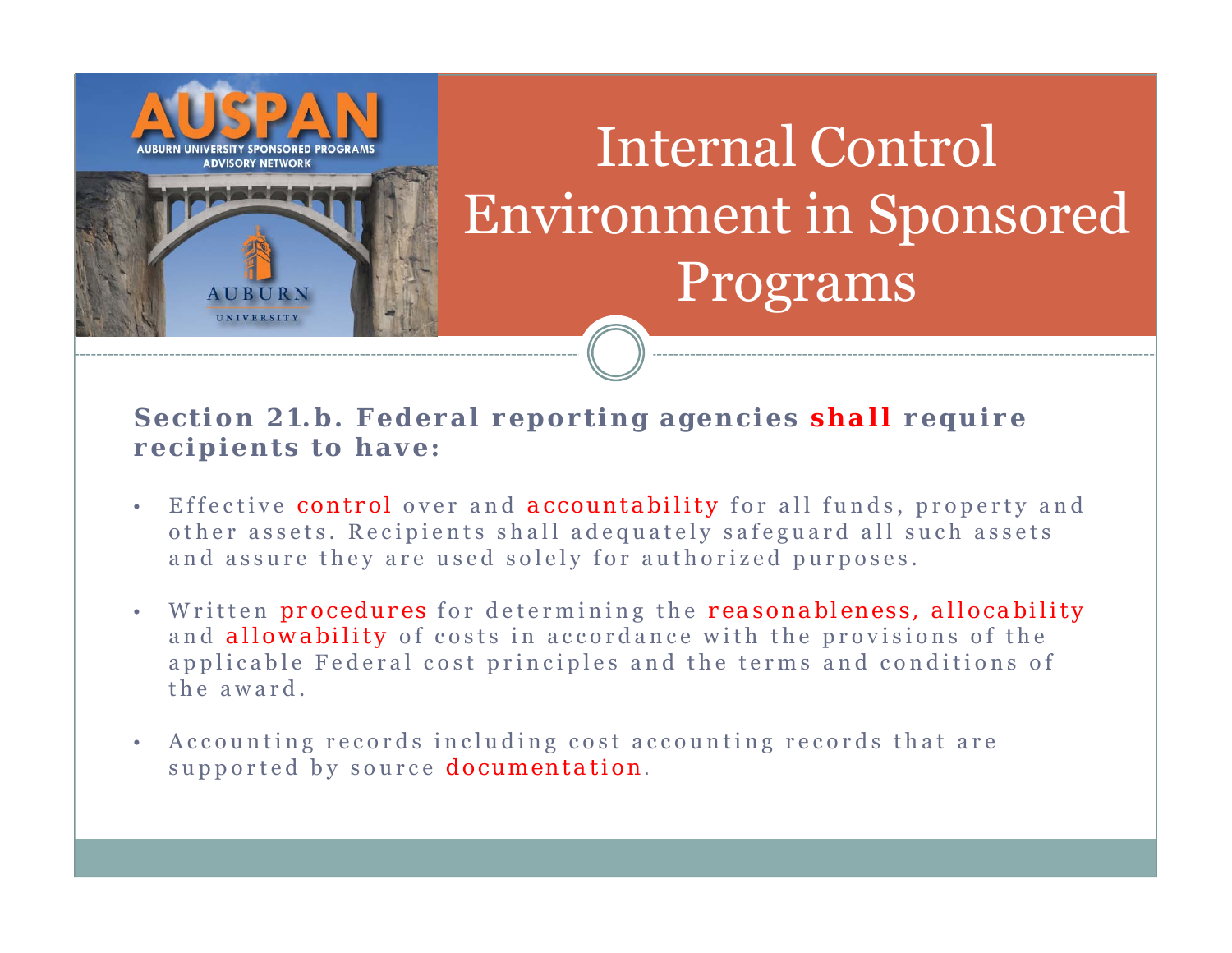

### **Part 6 – Internal Controls:**

OMB Circular A-133 requires auditors to obtain an understanding of the non-Federal entity's internal control over Federal programs sufficient to plan the audit to support a low assessed level of control risk for major programs, plan the testing of internal control over major programs to support a low assessed level of control risk for the assertions relevant to the compliance requirements for each major program, and, unless internal control is likely to be ineffective, perform testing of internal control as planned.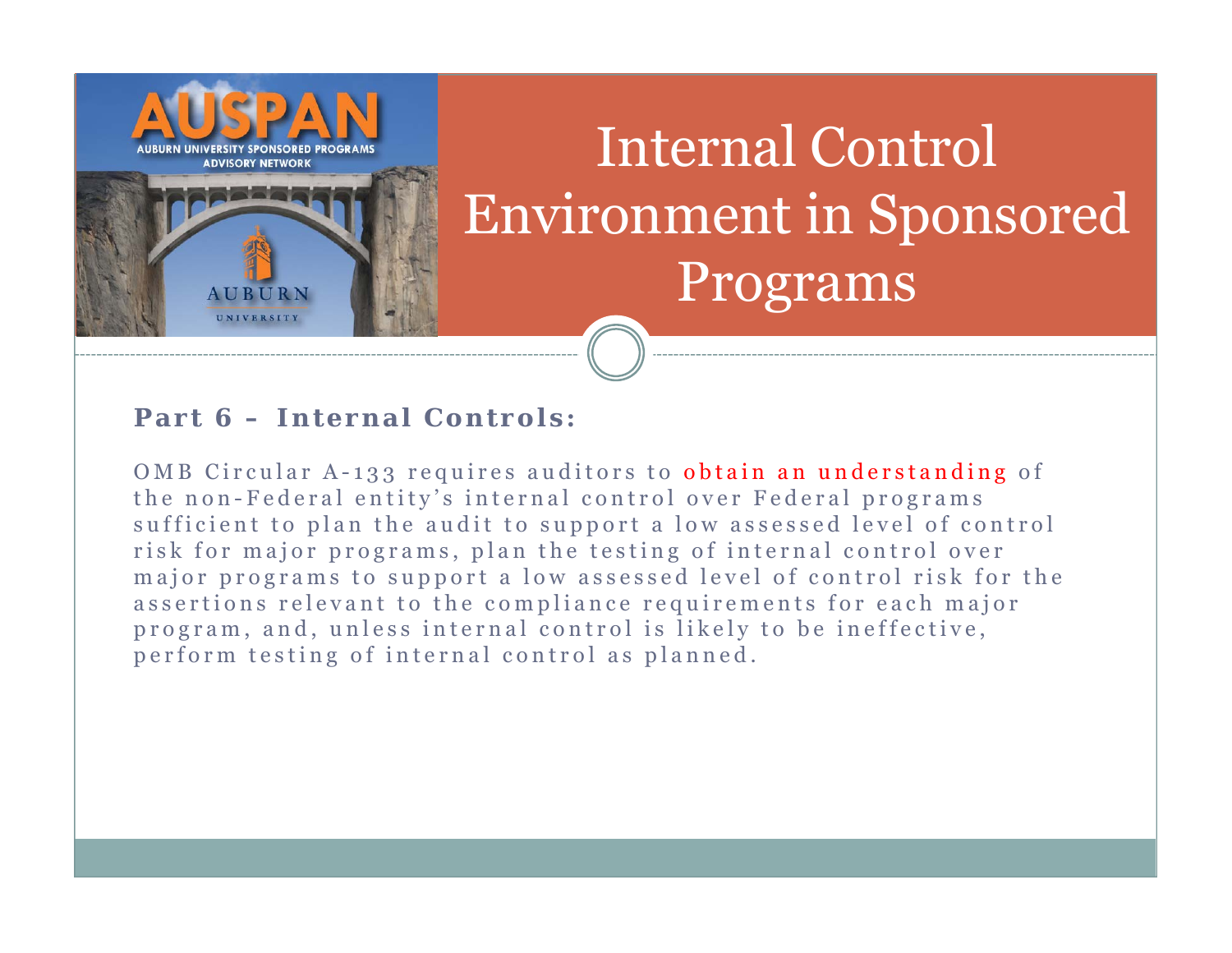

### **Part 6 – Internal Controls:**

### **Transactions are properly recorded and accounted for to:**

- Permit the preparation of reliable financial statements and Federal reports.
- Maintain accountability over assets.
- Demonstrate compliance with laws, regulations, and other compliance requirements **.**

#### **Transactions are executed in compliance with:**

•Laws, regulations, and the provisions of contracts or grant agreements that could have a direct and material effect on a Federal program.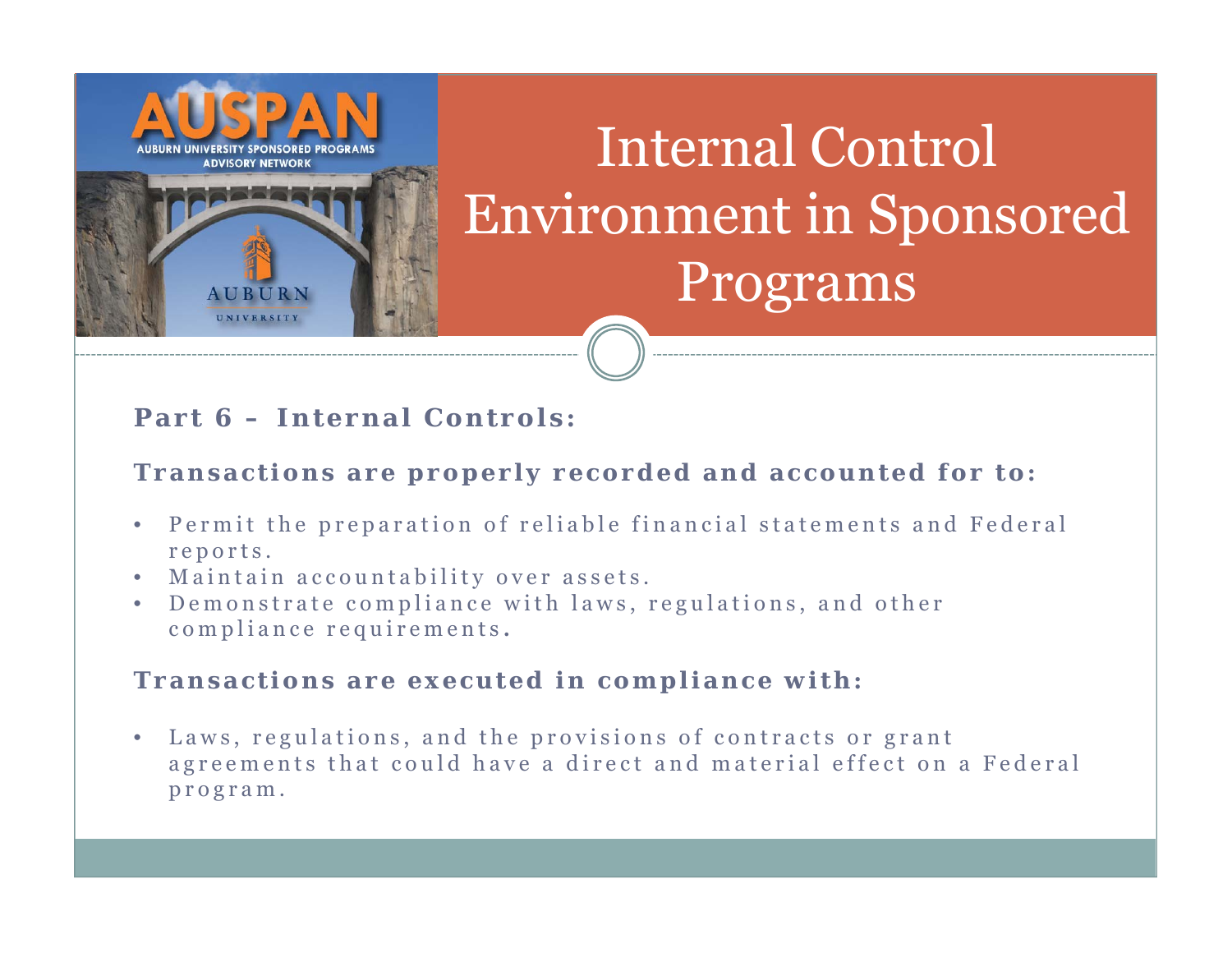

### **OMB CIRCULAR A-133: AUDIT OF FEDERAL AWARDS**

### **COSO MATRIX :**

- Allowable Costs
- Cash Management
- Cost Sharing
- Period of Availability
- Program Income
- $\bullet$ Reporting

#### **CONTROL NARRATIVES**

Control EnvironmentRisk assessmentControl ActivitiesInformation & Communication Monitoring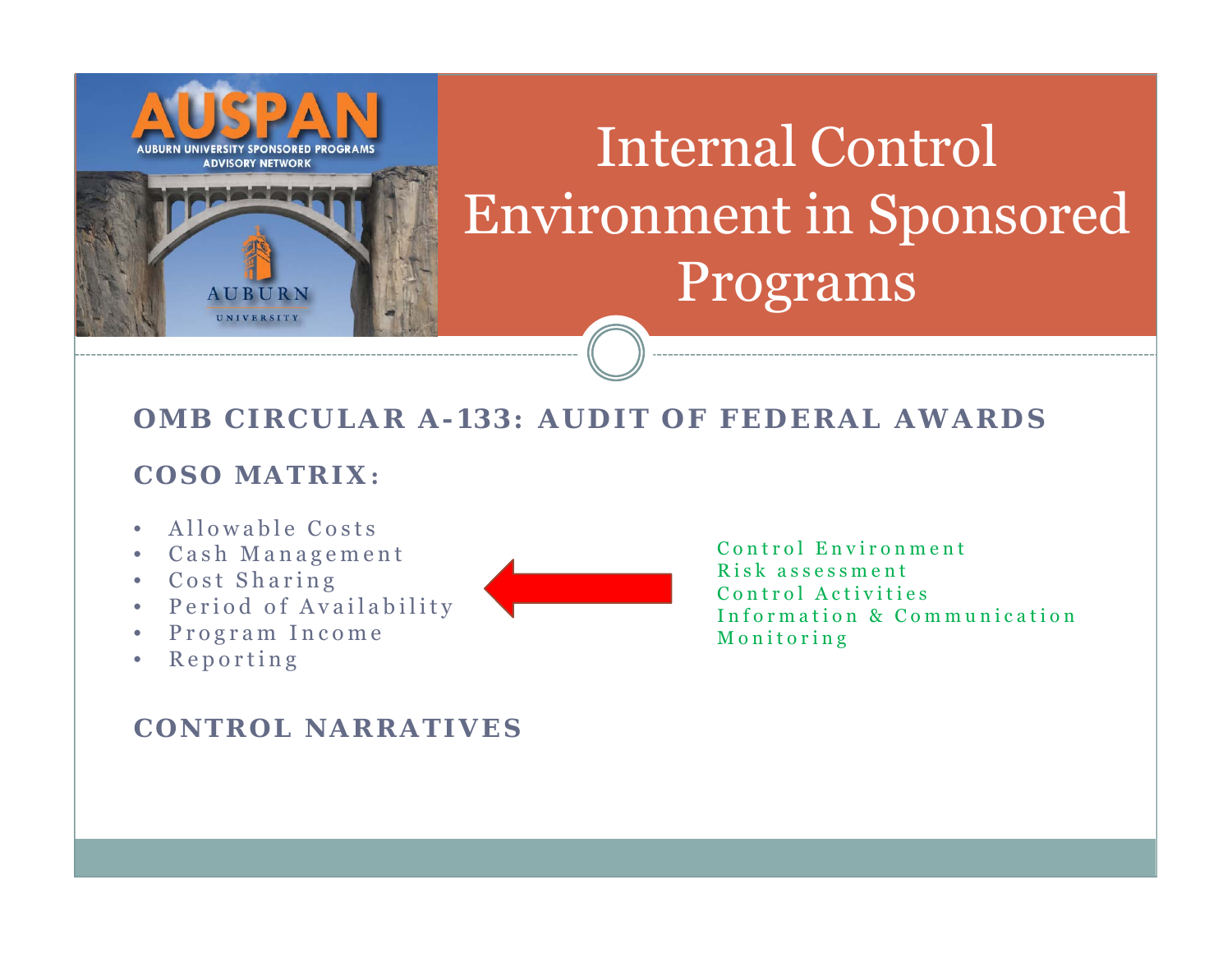

### **OMB CIRCULAR A-133: AUDIT OF FEDERAL AWARDS**

### **Examples :**

- What procedures prevent/detect unallowable costs?
- Is a client review performed?
- How do you detect or prevent unallowable cost transfers?
- Subrecipient review?
- What procedures are in place to ensure that all obligations are incurred within the funding period?
- What controls are in place to ensure timely reporting?
- What controls are in place to ensure cost sharing commitments and effort commitments are met?

### **FRAUD INTERVIEW**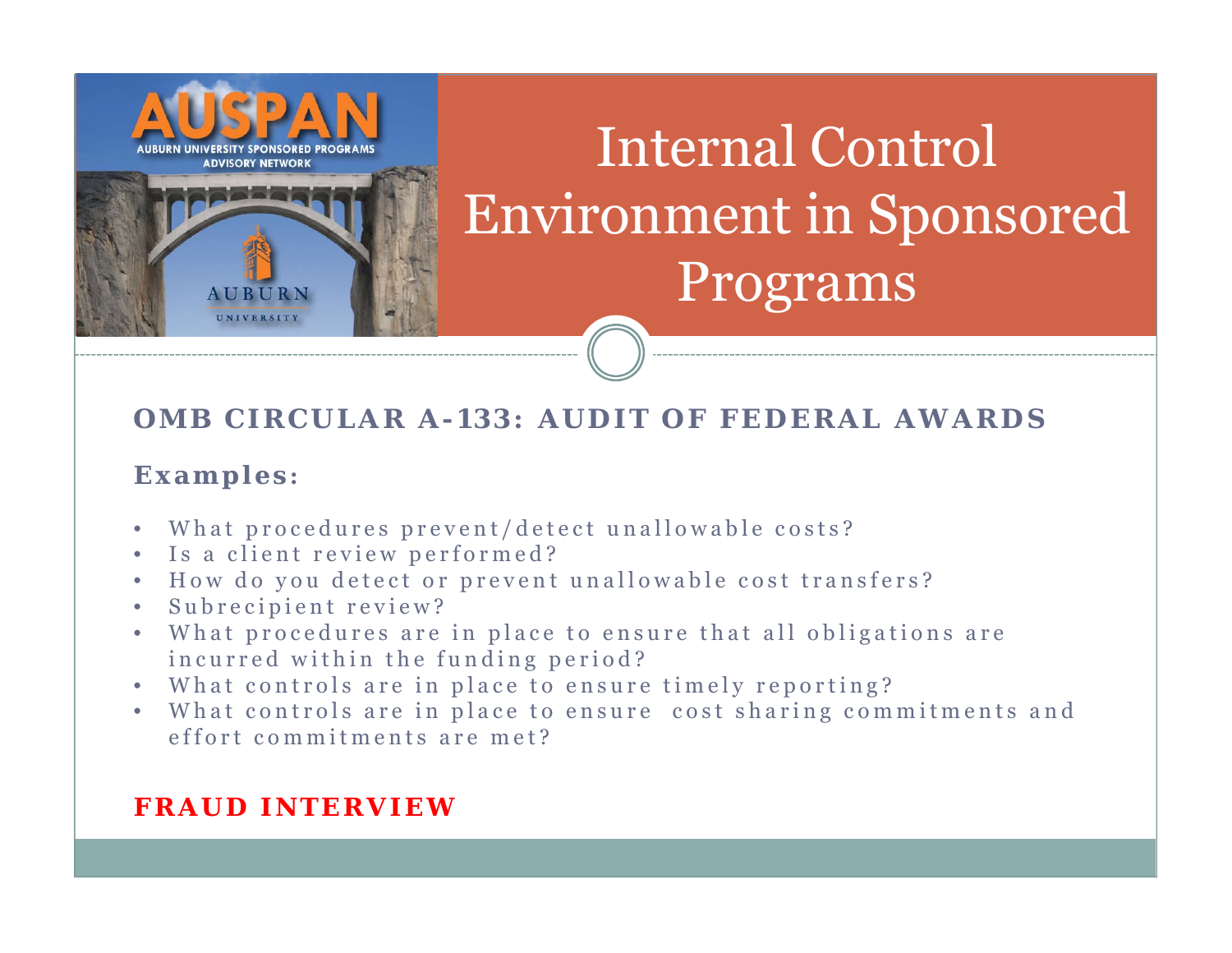

## QUESTIONS?

## Contact Information

**Larry Hankins Director, Contracts and Grants Accounting larry.hankins@auburn.edu**